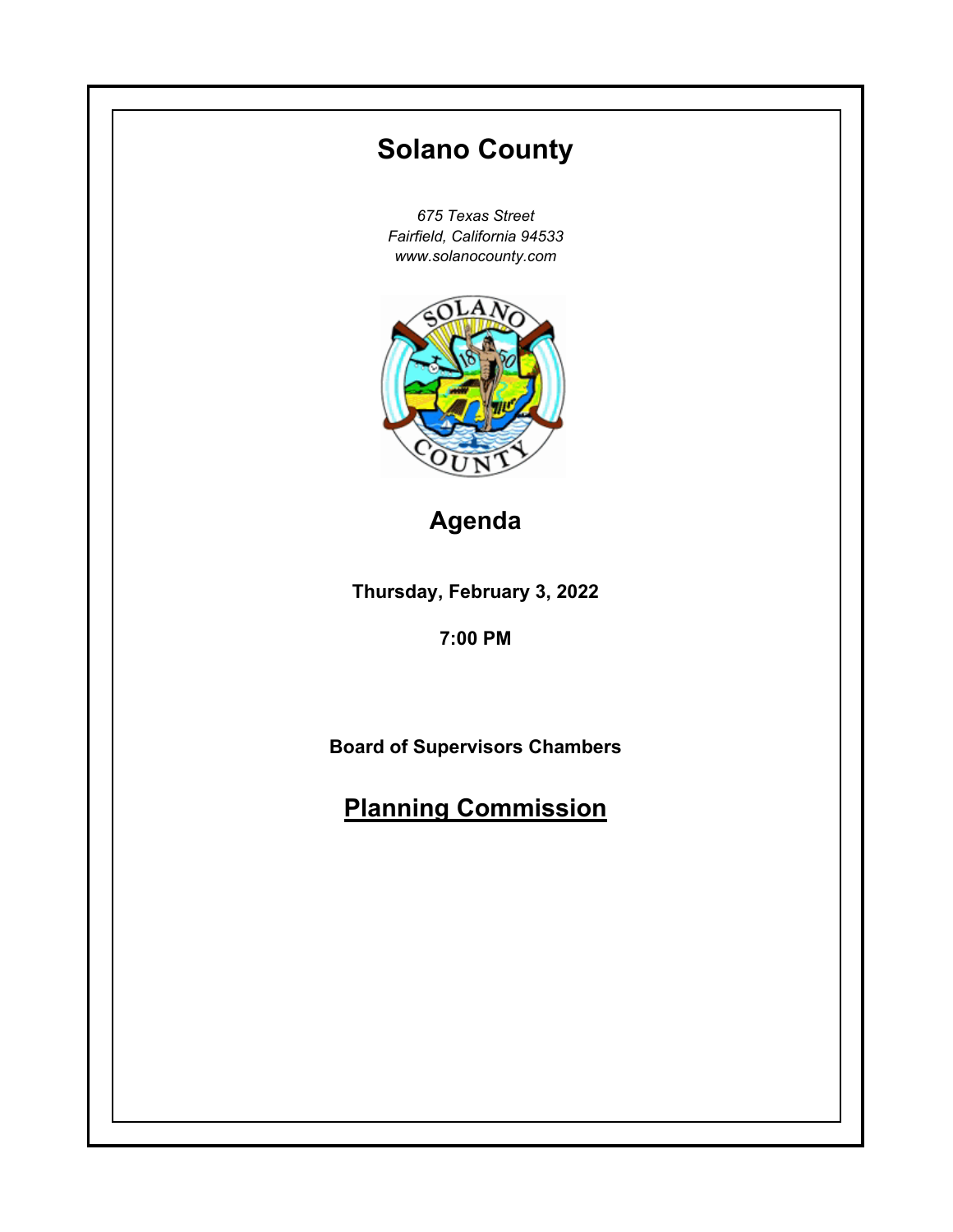In accordance with AB 361, members of the Planning Commission may attend the meeting remotely. Due to COVID-19 and to protect members of the public and staff, members of the public are encouraged to participate in the meeting telephonically. If you attend the Planning Commission meeting in person, you must abide by all State rules and public health guidelines regarding masking and social distancing in the Board of Supervisors Chambers.

**PUBLIC COMMENTS**: To submit public comments, please see the options below.

**In-Person**: You may attend the public hearing at the time and location indicated and provide comments during the public speaking period.

**Phone**: To submit comments verbally from your phone, you may do so by dialing: **1-415-655-0001** and entering **Access Code 2467 197 1378**. Once entered in the meeting, you will be able to hear the meeting and your line will be muted to minimize any background noise disruptions during the proceedings. When called upon during a public speaking period, please **Press (star)\*6** on your phone to Unmute your line. Please Mute (\*6) after your presentation.

**Email/Mail**: If you wish to address any item listed on the Agenda by written comment, please submit comments to the Planning Commission by email to **PlanningCommission@SolanoCounty.com** or by U.S. Mail to Planning Commission, c/o Resource Management, 675 Texas Street, Suite 5500, Fairfield CA 94533 or. Written comments must be received no later than 10:00 a.m. on the day of the meeting.

Any person wishing to review the application(s) and accompanying information may do so on the county website. All agendas and reports are located on the county website. Non-confidential materials related to an item on this Agenda submitted to the Commission after distribution of the agenda packet are available for public inspection during normal business hours and on our website at **www.solanocounty.com** under Departments, Resource Management, Boards and Commissions, Solano County Planning Commission.

The County of Solano does not discriminate against persons with disabilities and is an accessible facility. If you wish to attend this meeting and you will require assistance in order to participate, please contact the Department of Resource Management at (707) 784-6765 at least 24 hours in advance of the event to make reasonable arrangements to ensure accessibility to this meeting.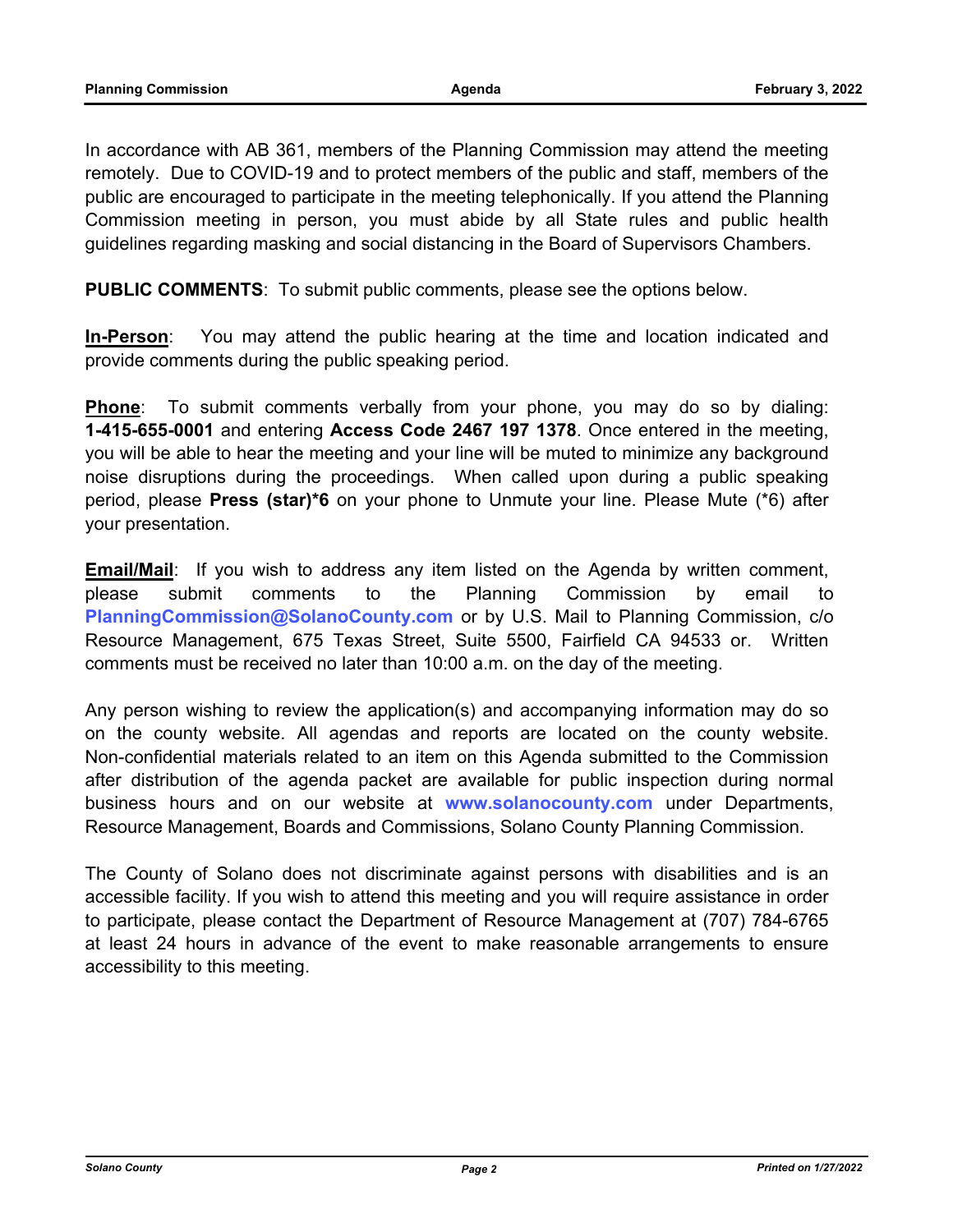# **AGENDA**

## **CALL TO ORDER**

## **SALUTE TO THE FLAG**

**ROLL CALL**

### **APPROVAL OF AGENDA**

## **APPROVAL OF THE JANUARY 20, 2022 MINUTES**

#### **[PC 22-006](http://solano.legistar.com/gateway.aspx?m=l&id=/matter.aspx?key=16664)**

*Attachments:* [January 20, 2022 Minutes - Draft](http://solano.legistar.com/gateway.aspx?M=F&ID=8abe0fb8-4ec8-499e-b180-2c9d916cfe54.pdf)

## **ITEMS FROM THE PUBLIC:**

*This is your opportunity to address the Commission on a matter not heard on the Agenda, but it must be within the subject matter jurisdiction of the Commission.* 

*In person Attendees - Please submit a Speaker Card to the clerk before the first speaker is called and limit your comments to five minutes.* 

*Phone Callers - Please Press (star)\*6 on your phone to Unmute your line when called upon and limit your comments to five minutes.* 

*Items from the public will be taken under consideration without discussion by the Commission and may be referred to staff.*

## **REGULAR CALENDAR**

**[PC 22-007](http://solano.legistar.com/gateway.aspx?m=l&id=/matter.aspx?key=16665)** Conduct a noticed public hearing to consider the Appeal of the Solano County Zoning Administrator approval of Use Permit revision application no. U-18-01-MR1 of EQ Industrial Services Inc. to establish and operate a waste transfer facility on an 8-acre portion of property located at 8028 Schroeder Road, ½ mile west of the City of Dixon, within the Exclusive Agriculture "A-40" Zoning District; APN 0113-010-180. The project is eligible for a Class 1 Categorical Exemption pursuant to the California Environmental Quality Act Guidelines Section 15301, Existing Facilities.

*Attachments:*

- [A Draft Resolution](http://solano.legistar.com/gateway.aspx?M=F&ID=ecf41b98-eda4-4ae7-908d-6f0a8dc7c620.pdf)
	- [B Appeal Request](http://solano.legistar.com/gateway.aspx?M=F&ID=6505d7f1-a678-485f-98be-ba50cc3e5d32.pdf)
	- [C Assessors Parcel Map](http://solano.legistar.com/gateway.aspx?M=F&ID=83758aaf-ce26-4a61-b14f-bd838a8ccc8e.pdf)
	- [D Site Development Plan](http://solano.legistar.com/gateway.aspx?M=F&ID=f28ab297-dc03-4282-a971-6f3c778b1d59.pdf)
	- [E Public Comments](http://solano.legistar.com/gateway.aspx?M=F&ID=3e00a4f0-8446-44f4-95d1-da5ba67586ac.pdf)